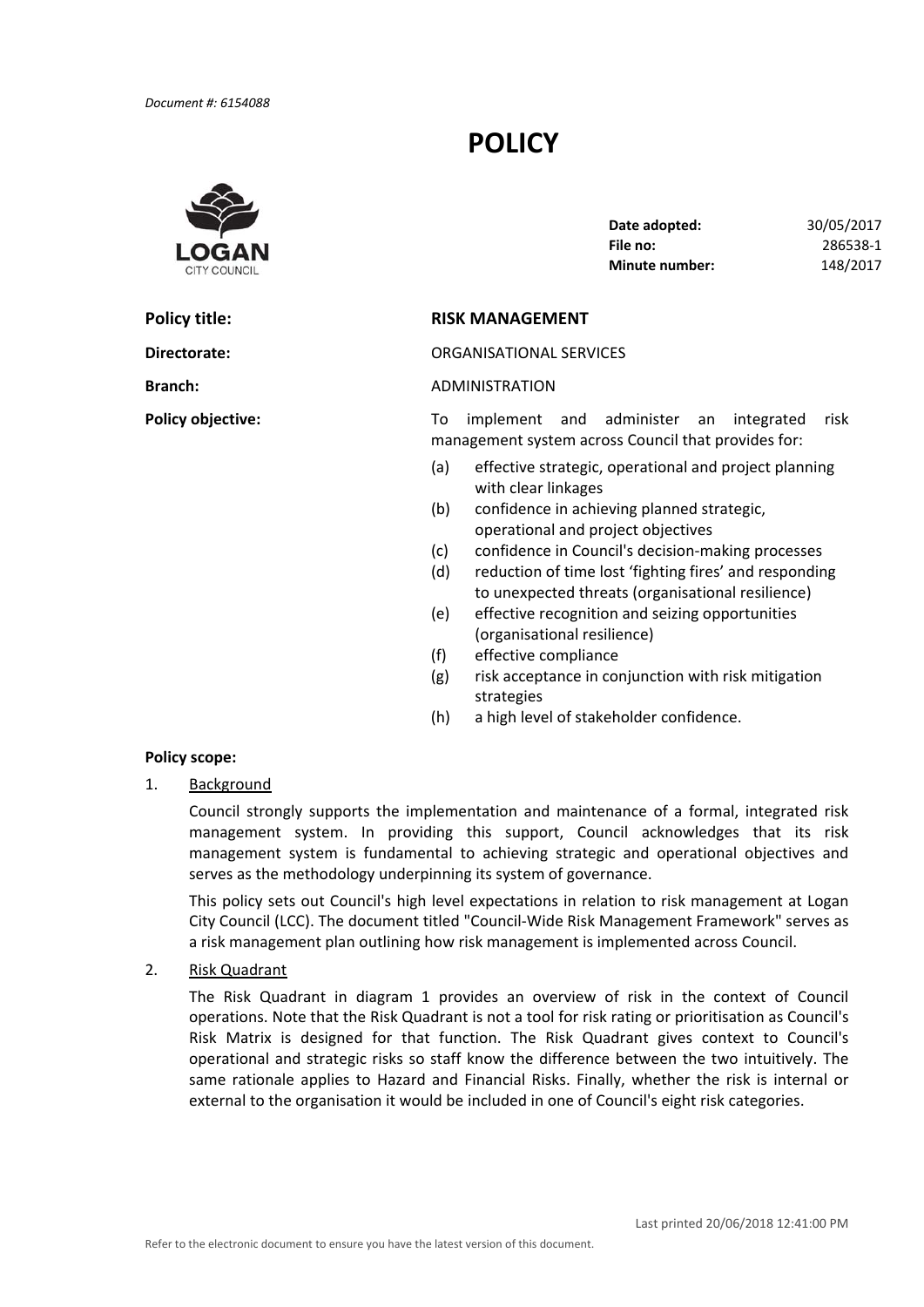

Interest rate movement

Loss of funding grants

Corporate fraud

Claims



Climate change/Disaster

Change of government

Recession

Amalgamation

- 3. Application of this policy
	- (a) The risk management process is to be linked to objectives at all levels of Council and take account of opportunities as well as threats.
	- (b) All councillors, the Chief Executive Officer, directors, senior managers and employees of Council are responsible and accountable for the management of risks and opportunities.
	- (c) The International Risk Management Standard ISO 31000:2018 (or any successors thereof) is to be used as Council's risk management methodology.
	- (d) The Council‐Wide Risk Management Framework will provide procedures directed at ensuring that councillors, the Chief Executive Officer, directors, senior managers, employees, contractors and consultants of Council —
		- (i) are aware of, and share, the commitment to risk management outlined in this policy
		- (ii) understand their risk management obligations
		- (iii) are responsible and accountable for those obligations
		- (iv) are provided with the means for identifying and reporting risks and exposures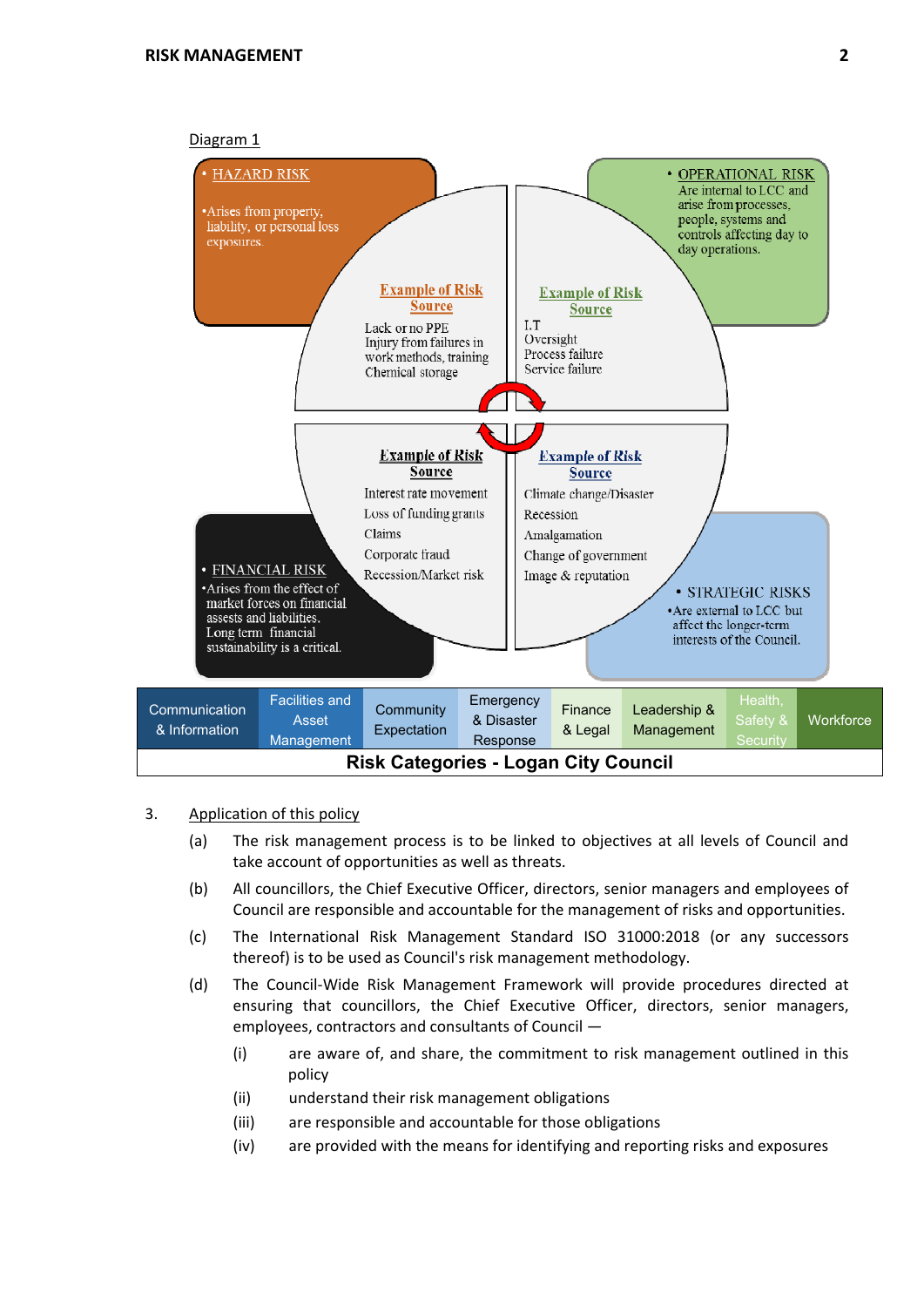(v) are supported and resourced by Council sufficiently to enable them to carry out these obligations.

The Council‐Wide Risk Management Framework will set out the methodologies for the monitoring and review of Council's risks and the risk management system.

## **Definitions:**

| <b>TERM</b>            | <b>DEFINITION</b>                                                                |  |  |
|------------------------|----------------------------------------------------------------------------------|--|--|
| Control                | Those elements of an organisation (including resources, systems, processes,      |  |  |
|                        | culture, structure and tasks) that, taken together, support people in the        |  |  |
|                        | achievement of the organisation's objectives.                                    |  |  |
| Consequence            | Outcome of an impact or event.                                                   |  |  |
| Likelihood             | Used as a general description of probability or frequency.                       |  |  |
| Organisation           | A group of people working together to achieve objectives (the entity including   |  |  |
|                        | its governing body).                                                             |  |  |
| Residual risk          | Risk remaining after implementation of risk treatment.                           |  |  |
| <b>Risk</b>            | The effect of uncertainty on objectives.                                         |  |  |
| Risk champions         | Are branch managers and program leaders as they have frontline knowledge on      |  |  |
|                        | current and emerging risks. However, it is the branch manager that approves      |  |  |
|                        | risks to be entered onto the Corporate Risk Register. The branch manager also    |  |  |
|                        | can appoint officer/s to support them administratively regarding risk            |  |  |
|                        | management activities.                                                           |  |  |
| Risk criteria          | Terms of reference by which the significance of risk is assessed (Likelihood and |  |  |
|                        | Consequence).                                                                    |  |  |
| <b>Risk evaluation</b> | Process of comparing the level of risk against risk criteria.                    |  |  |
| Risk facilitator       | Is an experienced officer that has the skill set to educate staff on how to      |  |  |
|                        | identify, assess and control and/or mitigate risks to an acceptable level in     |  |  |
|                        | accordance with Council's 'Risk Management' policy. The risk facilitator is able |  |  |
|                        | to assist the risk owner to apply techniques and processes to solve problems     |  |  |
|                        | and work towards an optimal outcome.                                             |  |  |
| Risk treatment         | Process of selection of and implementation of measures to modify risks.          |  |  |
| <b>Strategies</b>      | Actions developed by applying the risk management process to objectives          |  |  |
|                        | during the planning process (synonymous with controls and risk treatments).      |  |  |

## **Policy statement:**

1. Risk management and planning

The ISO 31000:2018 risk management guidelines (or any successors thereof) is to be applied in all activities to ensure that risks associated with Council's strategic and operational objectives are identified and effectively integrated into a Council-wide process. The Corporate Risk Register is to be arranged by organisational levels and their associated objectives.

Opportunities are to be evaluated in terms of:

- (a) the risks resulting from not taking up the opportunity
- (b) the risks involved in taking up the opportunity
- (c) the risks involved in managing the opportunity.
- 2. Responsibility for the management of risk

Everyone connected with Council and with a responsibility for the achievement of objectives is also responsible for the risks associated with those objectives and the controls to manage those risks. General responsibilities include but not limited to: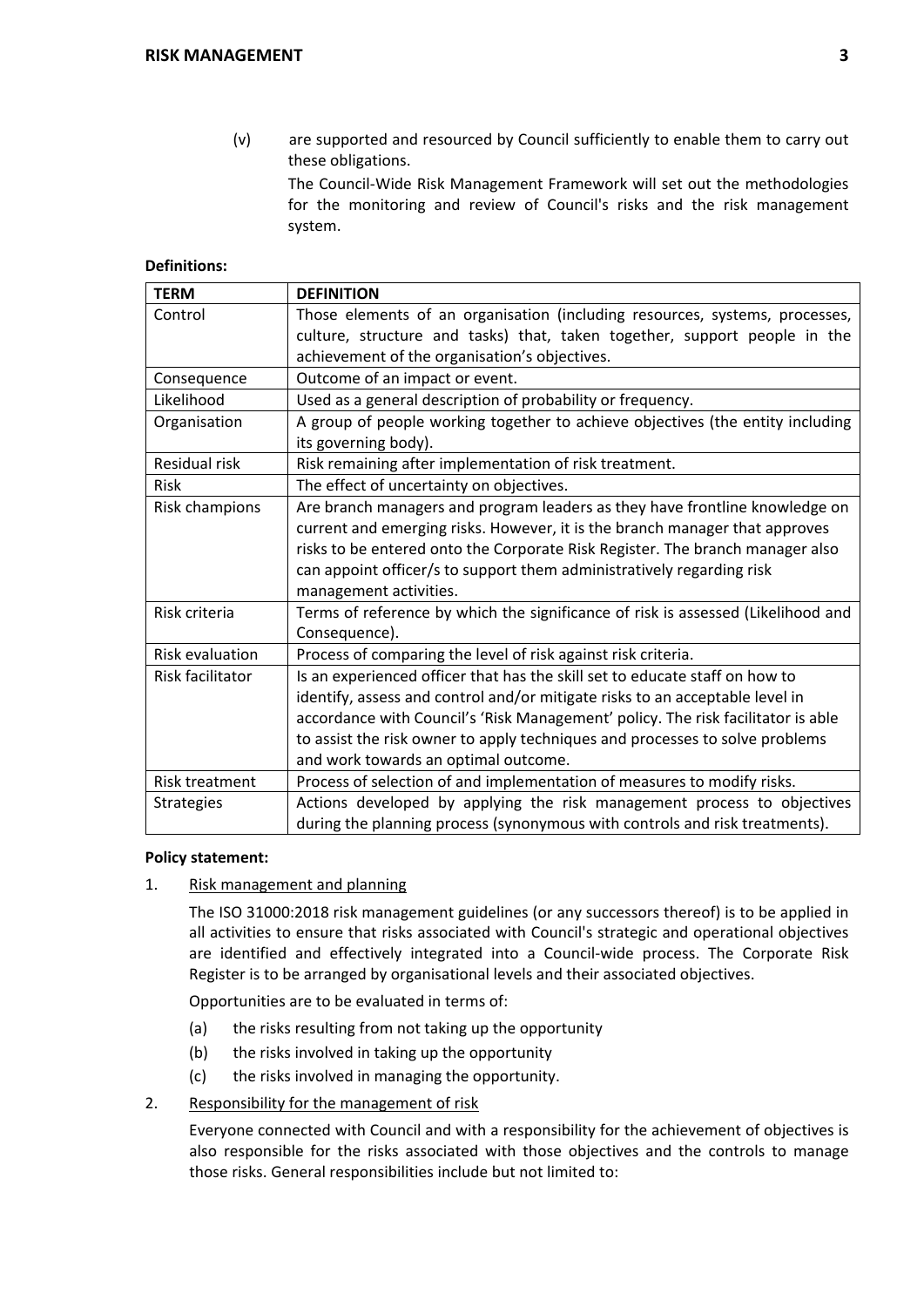- (a) councillors for corporate level risks
- (b) the CEO and directors for business level risks
- (c) directors and managers for directorate level risks
- (d) managers for branch level risks
- (e) program leaders for program level risks
- (f) employees for risks associated with the responsibilities set out in their position descriptions.
- (g) Risk facilitator roles apply to the positions of:—
	- (i) Administration Manager
	- (ii) Corporate Risk Management and Insurance Program Leader
	- (iii) Risk Management and Insurance Co‐ordinator
	- (iv) Risk Management and Insurance Officer
	- (v) Risk and Insurance Officer
	- (vi) People and Culture Manager
	- (vii) Health and Safety Program Leader
	- (viii) Disaster Management Program Leader.
- (h) Risk champions are to be designated in each directorate/branch/program as appropriate and are responsible by delegation from their director/branch manager for —
	- (i) providing support and advice within their directorate/branch/program in relation to risk management
	- (ii) maintaining the currency of the directorate/branch/program risk registers
	- (iii) reporting the extreme and high risks as part of corporate reporting requirements.
- (i) To enhance their role, risk champions are to be provided with  $-$ 
	- (i) professional development in risk management
	- (ii) adequate resources to discharge the above responsibilities.
- (j) Risk management responsibilities and accountabilities are to be set out in the Council's standing committee terms of reference, appointment letters, employment contracts and positions descriptions.
- (k) Project risk management responsibilities are to be set out in the project documentation.
- (l) Contractor and consultant risk management responsibilities are to be set out in the contract documents.
- 3. Source of advice and support

Advice and support is available through a number of sources including:

- (a) risk management facilitators
- (b) risk management champions
- (c) CEO, directors, managers and program leaders
- (d) training courses
- (e) Council‐Wide Risk Management Framework document
- (f) reference material in external libraries, Standards Australia, the internet and Council's intranet.